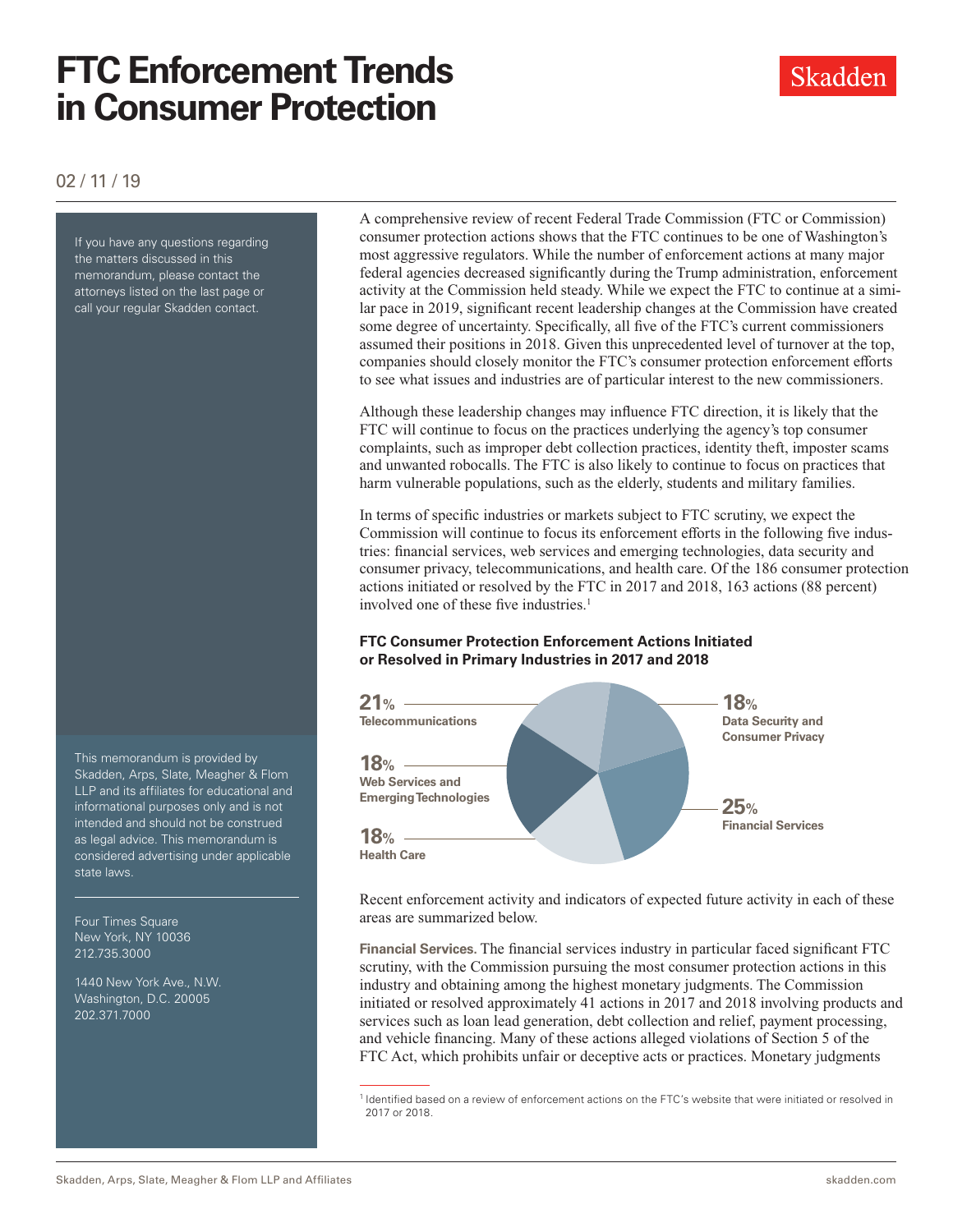## **FTC Enforcement Trends in Consumer Protection**

in resolved cases ranged from approximately \$127,000 to \$586 million. (In many cases involving financial services, as well as in other industries, some portion of the judgment was suspended due to inability to pay and other factors.)

The FTC has struggled to position itself in the financial services industry given the Consumer Financial Protection Bureau's (CFPB) strong presence and enhanced enforcement powers. The FTC and CFPB share concurrent jurisdiction over many nonbank financial services companies under various consumer financial protection statutes and regulations. But we expect the FTC to distinguish itself in three key ways going forward, based on our review of recent enforcement actions and public comments from Thomas B. Pahl, who was acting director of the FTC's Bureau of Consumer Protection until April 2018:

- 1. by targeting fraudulent financial practices, including those in the FTC's traditional wheelhouse (such as debt collection, debt relief and payday lending), in addition to entities "that support the ecosystem of fraud" (such as money-transfer companies, payment processors and loan lead generators); $2$
- 2. by pursuing enforcement actions in part based on whether the FTC is the "main federal agency enforcer" (such as under Section 5 of the FTC Act,) and where the FTC has significant enforcement expertise (such as the debt collection and debt relief industries);<sup>3</sup> and
- 3. by avoiding pursuing enforcement actions against "larger participants" (based on annual receipts) in certain industries, such as debt collection, where the CFPB can subject such entities to supervision and examination in addition to enforcement actions.<sup>4</sup>

**Web Services and Emerging Technologies.** We expect the FTC to continue to position itself as a leader in overseeing web services and emerging technologies. The Commission initiated or resolved approximately 29 actions in this space in 2017 and 2018. Common allegations included that companies made false promises to consumers regarding income they could earn through online businesses and services, operated copycat government websites to obtain consumer data or fees, and misrepresented the legitimacy of online "high school" programs. Monetary judgments in resolved actions ranged from approximately \$15,000 to over \$318 million.

<sup>3</sup> *Id.* <sup>4</sup> *Id.*

We expect the FTC to continue to focus on online scams as well as deceptive practices in online advertising and business opportunities that make false earnings claims. The Commission has been particularly focused on consumer confusion in online advertising through the "blending" of advertising with news, entertainment or editorial content. While the FTC will pursue such deceptive advertising across industries, the practice appears to be particularly prevalent in the marketing of web services. We also expect the FTC to focus on fraud in emerging technologies, such as cryptocurrency.

The FTC also is expected to investigate and take enforcement actions against internet service providers (ISP) regarding their broadband services in light of the Federal Communication Commission's (FCC) Restoring Internet Freedom Order.5 The order — which controversially rolled back the FCC's net neutrality rules — returns jurisdiction to the FTC to regulate the conduct of ISPs, which the FCC had previously classified as common carriers. The FTC has stated that it will "monitor consumer complaints about ISPs, and will take appropriate action against deceptive ISP advertising or other unfair or deceptive ISP practices."6

**Data Security and Consumer Privacy.** The FTC initiated or resolved approximately 29 data security or consumer privacy actions in 2017 and 2018. Common allegations included that companies provided false virus or malware warnings, collected data without consumer knowledge or consent, and failed to take steps to address well-known and preventable security flaws. The Commission also targeted companies that falsely claimed to be certified under certain privacy certification protocols, such as the EU-U.S. Privacy Shield, which allows companies to transfer consumer data from the European Union to the United States. Monetary judgments in resolved cases ranged from approximately \$35,000 to over \$27 million.

We expect the FTC to continue to investigate privacy practices and data breaches at high-profile companies.7 However, in addition to addressing data security and consumer privacy through its enforcement authority, we also expect the Commission to

<sup>&</sup>lt;sup>2</sup> Thomas B. Pahl, "[The Future of Financial Services Enforcement at the FTC,](http://www.skadden.com/-/media/files/publications/2019/01/ftc-enforcement-trends-in-consumer-protection/fn2pahlbltthefutureoffinancialservicesenforcementa.pdf)" *Business Law Today*, AM. BAR ASS'N (September 2017).

<sup>&</sup>lt;sup>5</sup> Press Release, Fed. Trade Comm'n, **FTC, FCC Outline Agreement to Coordinate** [Online Consumer Protection Efforts Following Adoption of the Restoring](http://www.ftc.gov/news-events/press-releases/2017/12/ftc-fcc-outline-agreement-coordinate-online-consumer-protection)  [Internet Freedom Order](http://www.ftc.gov/news-events/press-releases/2017/12/ftc-fcc-outline-agreement-coordinate-online-consumer-protection) (Dec. 11, 2017) (on file with Fed. Trade Comm'n).

<sup>&</sup>lt;sup>6</sup> Report, Fed. Trade Comm'n, [Fiscal Year 2018 Agency Financial Report](http://www.skadden.com/-/media/files/publications/2019/01/ftc-enforcement-trends-in-consumer-protection/fn6_ftc_agency_financial_report_fy2018_1.pd) at 27 (Nov. 13, 2018) (on file with Fed. Trade Comm'n).

<sup>7</sup> *See*, *e.g*., Press Release, Fed. Trade Comm'n, [Statement by the Acting Director](http://www.ftc.gov/news-events/press-releases/2018/03/statement-acting-director-ftcs-bureau-consumer-protection)  [of FTC's Bureau of Consumer Protection Regarding Reported Concerns About](http://www.ftc.gov/news-events/press-releases/2018/03/statement-acting-director-ftcs-bureau-consumer-protection)  [Facebook Privacy Practices](http://www.ftc.gov/news-events/press-releases/2018/03/statement-acting-director-ftcs-bureau-consumer-protection) (Mar. 26, 2018) (on file with Fed. Trade Comm'n).